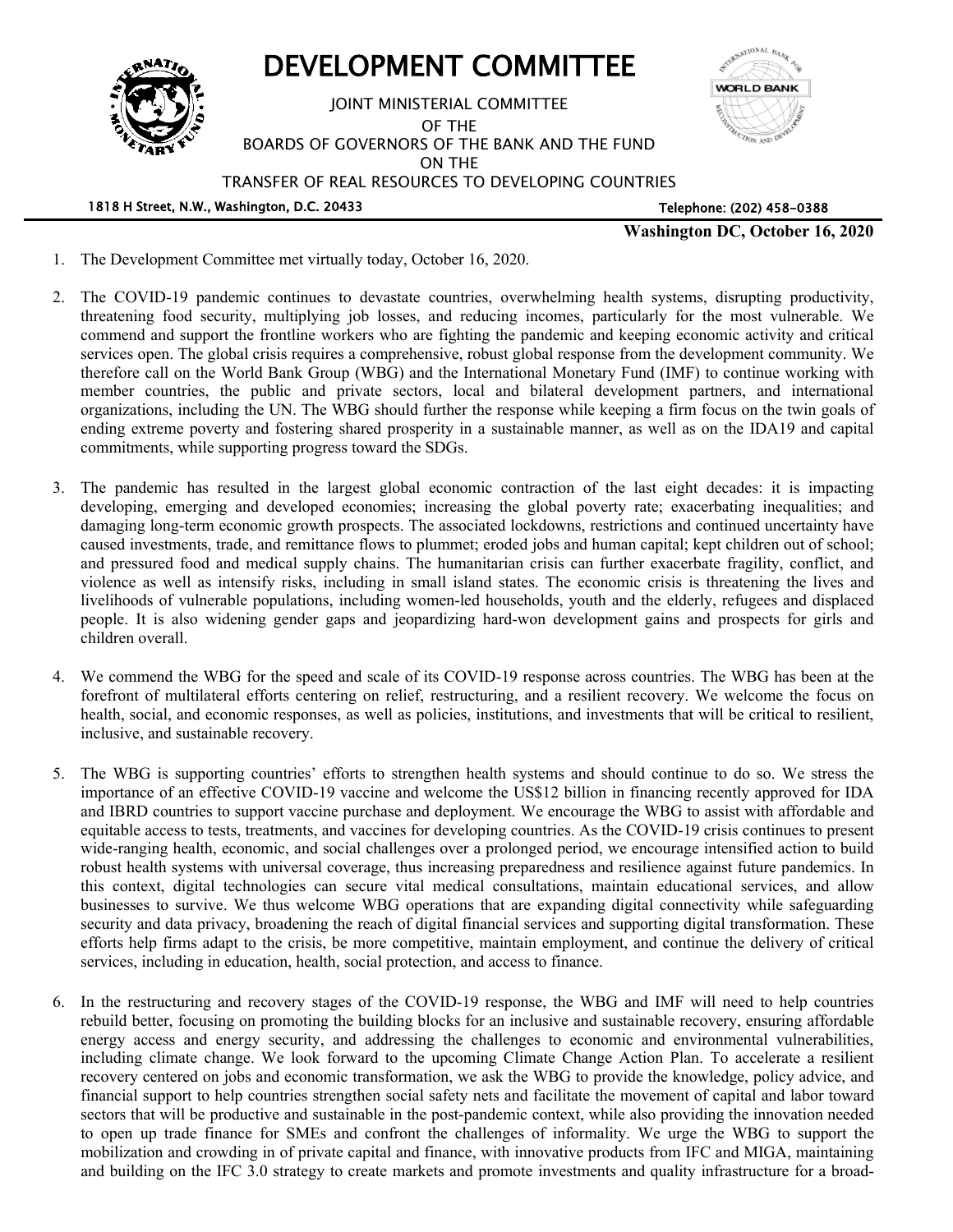based recovery and long-term development. Moreover, we stress the importance of increasing domestic resource mobilization in a manner that promotes fairness, equity, and inclusive growth, including by phasing out fuel subsidies and other distortive subsidies and taxes where feasible. We also note the importance of an immediate response in public health, food security, and education; and we call on all countries to support the availability of medical and food supplies that developing countries depend on to avoid the risk of a wider health crisis, famine and hunger. We strongly welcome the work underway to address the risks to gender equality and impacts on biodiversity that are exacerbated by COVID-19. We underscore that the WBG plays a critical role in key global challenges, and it is only by rebuilding stronger and better that the twin goals and SDGs can be achieved.

- 7. We commend the WBG for its exceptional delivery in the final quarter of fiscal year 2020, with US\$45 billion in commitments consisting of US\$32 billion from IBRD/IDA, US\$11 billion from IFC, and US\$2 billion from MIGA, including via their fast-track facilities, for operations in more than 100 countries. We welcome the second phase of IFC's response, which will include the restructuring and recapitalizing of viable companies and financial institutions as well as support to health care value chains in emerging and developing economies. We also welcome the planned scaling up to US\$35 billion of IDA19 resources in fiscal year 2021 to help countries address their long-term development needs. The WBG should continue its efforts to deliver a bold and decisive response of up to US\$160 billion by June 2021. Considering the severity and likely long-term effects of the crisis, we encourage discussions on the WBG financial capacity beyond fiscal year 2021, to ensure that the WBG remains adequately capitalized to fulfill its mandate. In addition, we commend the IMF for its rapid and effective crisis response, which has provided some US\$100 billion in assistance to over 80 countries during the pandemic, primarily through emergency financing facilities. We call on the IMF to continue to deploy all available tools and resources to help members achieve a durable exit from the crisis while building more resilient and inclusive economies.
- 8. We support the extension of the Debt Service Suspension Initiative (DSSI) by six months and to examine, by the time of the 2021 WBG and IMF Spring Meetings, if the economic and financial situation requires to extend further the DSSI by another six months, with targeted complements to the April 2020 DSSI Term Sheet. All official bilateral creditors should implement this initiative fully and in a transparent manner. We strongly encourage private creditors to participate on comparable terms when requested by eligible countries. Thanks to the efforts of official bilateral creditors, the DSSI is creating much needed fiscal space and supporting the financing programs of the WBG and IMF for the poorest countries. While protecting their current ratings and low cost of funding, we encourage MDBs to go further in their collective efforts in supporting the DSSI, including through providing net positive flows to DSSI-eligible countries during the suspension period, including the extension period. We encourage the WBG to explore additional proposals for COVID-19 emergency financing for IDA countries in its discussions with IDA deputies. We ask the WBG and IMF to continue supporting DSSI implementation, including by providing further details on the net new resources they are providing to each eligible country. We ask the WBG and the IMF to continue their work to strengthen quality and consistency of debt data and improve debt disclosure. Amid high public debt levels, shrinking economies, and rising fiscal pressures, we recognize that debt treatments beyond the DSSI may be required on a case-by-case basis. In this context, we welcome the G20's agreement in principle on a "Common Framework for Debt Treatments beyond the DSSI", which is also agreed by the Paris Club. We look forward to the endorsement of the Common Framework by members, subject to their domestic approval procedures.
- 9. We encourage the WBG and IMF to continue to review the debt challenges of low-income countries and propose actions to address their fiscal and debt stress on a case-by-case basis. We also continue to encourage the WBG and IMF to review the debt challenges of middle-income countries and to explore customized solutions to their fiscal and debt stress on a case-by-case basis, including by providing additional resources in these challenging times, in line with the capital package commitments.
- 10. We welcome the 2020 Shareholding Review Report to Governors and thank Board members for their progress to date. We look forward to the completion of the review based on the guidance provided at this meeting. We also thank the Board for their work on the ongoing review of IDA voting rights and look forward to its completion by the next Annual Meetings in 2021.
- 11. We thank Mr. Ken-Ofori-Atta, Minister of Finance of Ghana, for his guidance and leadership as Chair of the Committee during the past two years, and Ms. Yvonne Tsikata for her invaluable service to the Development Committee over the past four years. We welcome Ms. Mia Amor Mottley, Prime Minister and Minister of Finance of Barbados, and Ms.